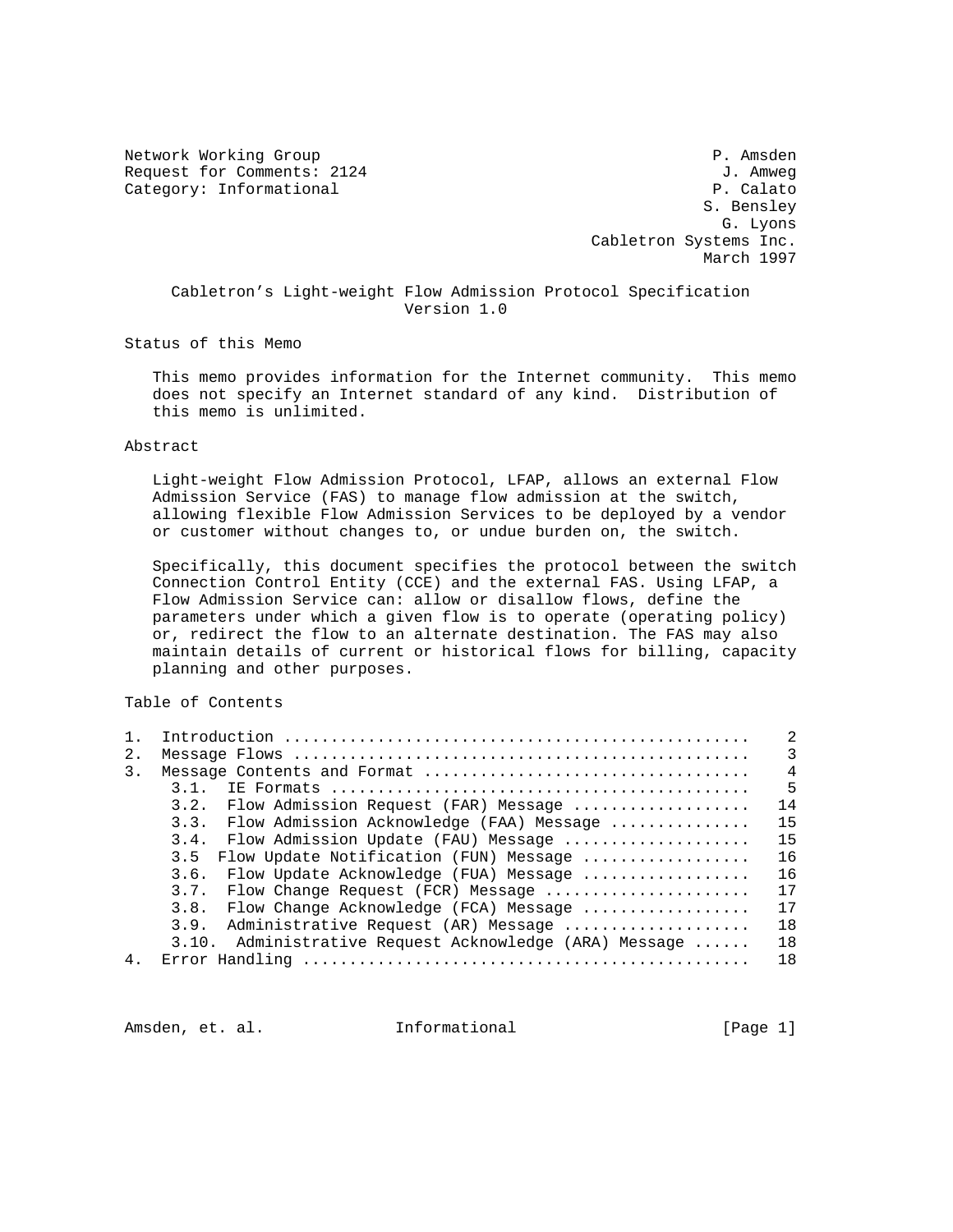|  |  |  |  |  |  |  |  | 4.1. FAA Related Error Handling  19<br>4.2. FUA Related Error Handling  19 |
|--|--|--|--|--|--|--|--|----------------------------------------------------------------------------|

### 1. Introduction

 Light-weight Flow Admission Protocol, LFAP, allows an external Flow Admission Service (FAS) to manage flow admission at the switch, allowing flexible Flow Admission Services to be deployed by a vendor or customer without changes to, or undue burden on, the switch. It provides a means for network managers, or management systems, to establish connection admission parameters for multiple switches in a single management domain by configuring policy information and other data via a single centralized connection admission control point.

 Specifically, this document specifies the protocol between the switch Connection Control Entity (CCE) and the external FAS. Using LFAP, a Flow Admission Service can: allow or disallow flows, define the parameters under which a given flow is to operate (operating policy) or, redirect the flow to an alternate destination. The FAS may also maintain details of current or historical flows for billing, capacity planning and other purposes.

 A significant advantage of this protocol is that it relieves switch vendors from the complexity of policy enforcement under any number of policy representation schemes. Similarly, switch configuration managers do not need to translate organization-determined policy or usage procedures, limitations and guidelines into an arbitrarily large set of vendor-specific representations. Finally, use of such a scheme makes possible plug-and-play connection management at the present time - in the absence of a standardized representation for connection policies.

 This document describes the message flow between switch CCE and FAS, the messages used and error handling that applies. This constitutes the LFAP interface definition.

Amsden, et. al. 10. Informational 1. [Page 2]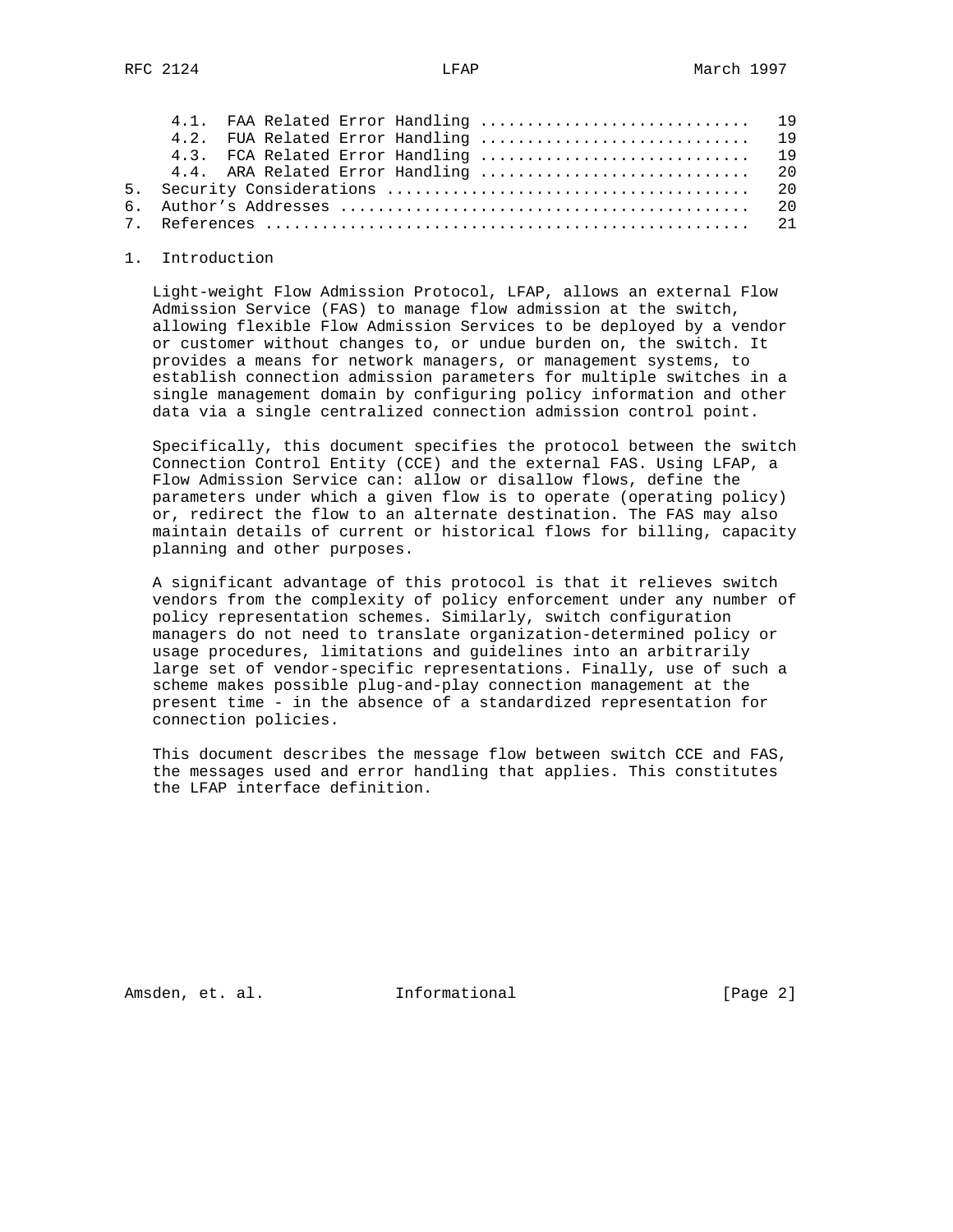## 2. Message Flows

 Initiating message flows between CCE and FAS entities always originate at the switch. Therefore, the switch is the point at which connectivity is originated. The CCE must have IP reachability using some approach described elsewhere (e.g. [1577] or [LANE]) and an IP address for the FAS must be preconfigured at the switch CCE. The CCE establishes TCP connectivity using the registered port number - ###.

 As shown below, Flow Admission Request (FAR) messages are sent by a switch's Call Control Entity (CCE) to the Flow Admission Service (FAS). These messages are sent when a flow is about to be set up by the switch and contain specific information relating to the flow such as flow identifier, source/destination and qualifying information about the flow - that may be required to determine the admissibility of the flow and any operating policies that apply to the flow if it is admitted.

 The FAS responds with a Flow Admission Acknowledge (FAA) message (to the CCE) with a status indicating connection admissibility and any operating policy information that applies to the flow. If a FAA message contains mandatory operating policies that the switch CCE does not understand, the switch would abort the flow using the Flow Admission Update (FAU) message.



Amsden, et. al. 10. Informational 1. [Page 3]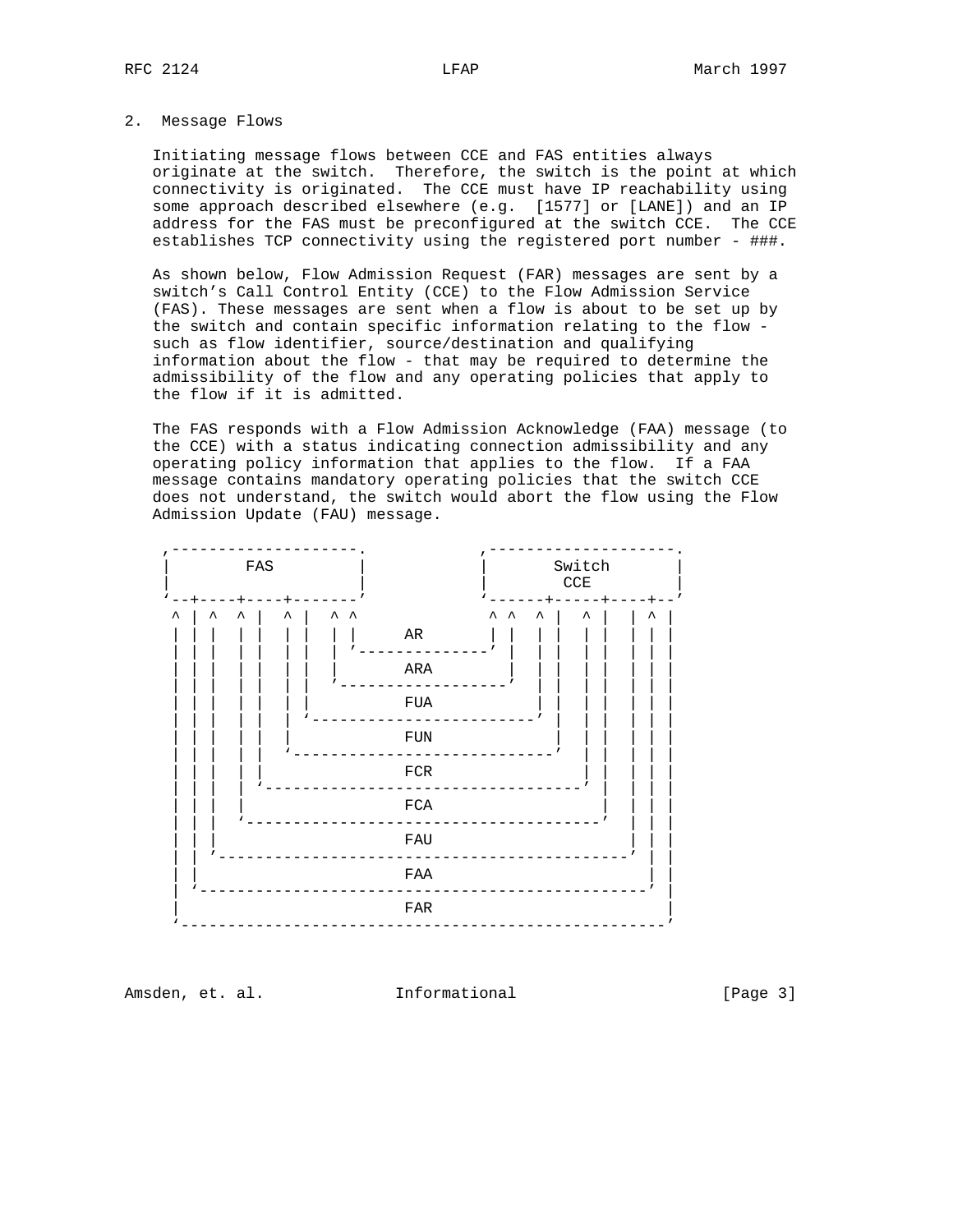When a connection is established, periodically during the course of maintaining the connection and when a change in connection state occurs, the switch CCE sends a Flow Update Notification (FUN) message to the FAS. The FAS, in turn, responds with a Flow Update Acknowledge (FUA) message with a Flow failure code if a an error condition has been detected. An example of error conditions would be receipt of a FUN message indicating octets received and sent for a connection never admitted.

 The FAS may send a Flow Change Request (FCR) to the CCE either to effect a change in the state of a specific connection or to set any new/changed policy information that applies to the flow.

 The CCE replies with a Flow Change Acknowledge (FCA) message and may respond with a flow failure code indicating the offending flow or policy change.

 Either the CCE or the FAS may initiate a Administrative Request (AR). The CCE uses it to get a Flow Identifier Prefix. The FAS uses it to request FUN messages be returned on some set of flows.

 The requested entity (FAS or CCE) replies with a Administrative Request Acknowledge. The FAS uses the ARA to return the requested Flow Prefix. The CCE uses the ARA to return any Flow Identifiers that were in error on the AR.

3. Message Contents and Format

 LFAP defines nine messages: "Flow Admission Request", "Flow Admission Acknowledge", "Flow Admission Update", "Flow Update Notification", "Flow Update Acknowledge", "Flow Change Request", "Flow Change Acknowledge", "Administrative Request" and "Administrative Request Acknowledge" (FAR, FAA, FAU, FUN, FUA, FCR, FCA, AR, ARA respectively).

 FAR messages are sent by a switch call control entity (CCE) to the Flow Admission Service (FAS). FAA messages are responses from the FAS to the CCE. FUA messages are responses from the CCE only under error conditions. FUN messages originate at switches and are acknowledged by FUA messages from the FAS. FCR messages are sent by the FAS to the CCE and are acknowledged by FCA messages. AR messages are sent by either the Entity (FAS or CCE) and are acknowledged by the ARA messages.

Amsden, et. al. 10. Informational 1. [Page 4]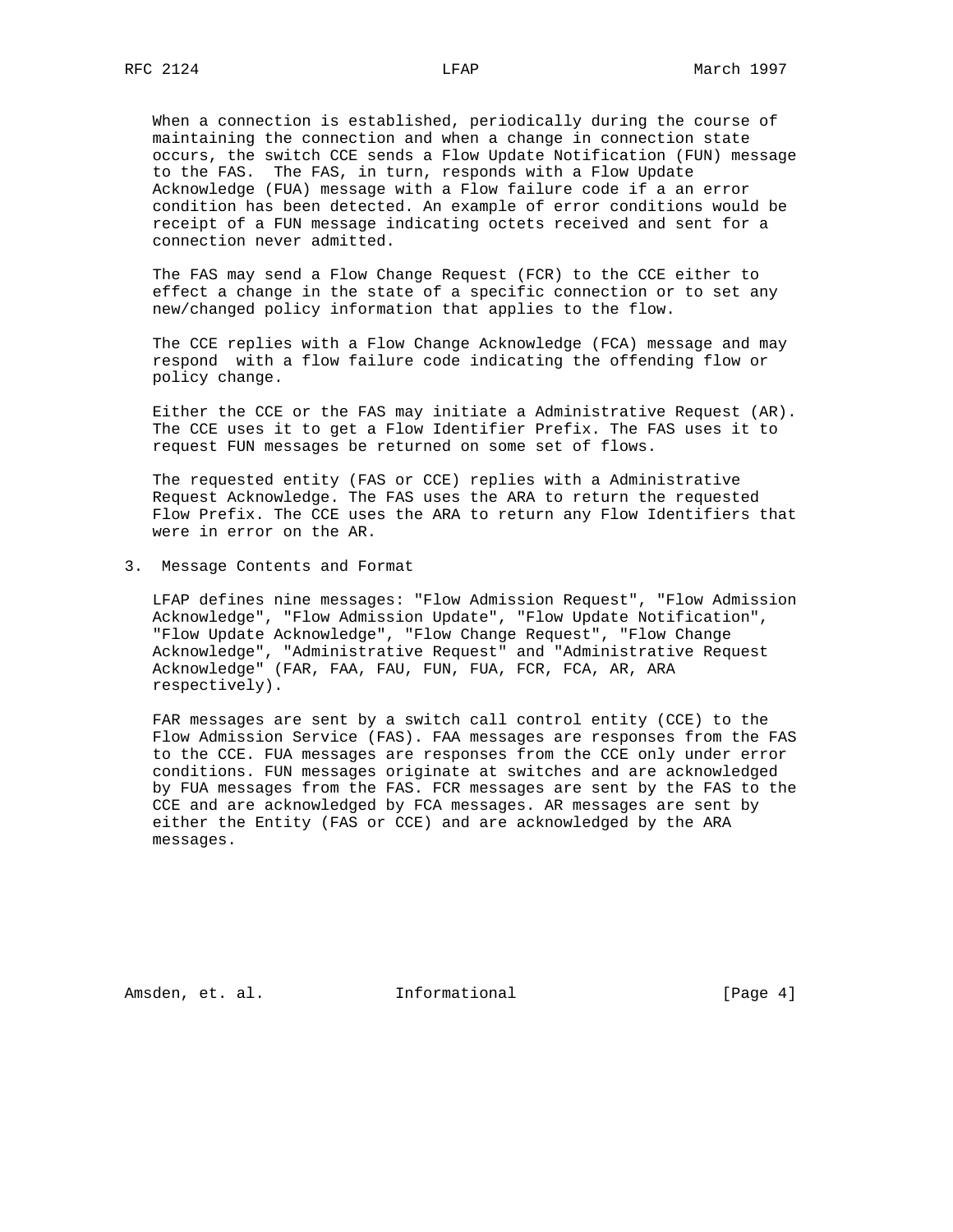0  $1$  2 3 0 1 2 3 4 5 6 7 8 9 0 1 2 3 4 5 6 7 8 9 0 1 2 3 4 5 6 7 8 9 0 1 +-+-+-+-+-+-+-+-+-+-+-+-+-+-+-+-+-+-+-+-+-+-+-+-+-+-+-+-+-+-+-+-+ | Version | Op Code | Reserved | Status | +-+-+-+-+-+-+-+-+-+-+-+-+-+-+-+-+-+-+-+-+-+-+-+-+-+-+-+-+-+-+-+-+ Message ID | Message Length +-+-+-+-+-+-+-+-+-+-+-+-+-+-+-+-+-+-+-+-+-+-+-+-+-+-+-+-+-+-+-+-+ | | Information Element (IE) Fields | | +-+-+-+-+-+-+-+-+-+-+-+-+-+-+-+-+-+-+-+-+-+-+-+-+-+-+-+-+-+-+-+-+

 The general message format for all LFAP messages is as shown above. Version is 1 and Op Codes are as follows:

> FAR - 1 FAA - 2  $FAU - 3$  $FUN - 4$  FUA - 5  $FCR - 6$  $FCA - 7$  AR - 8  $ARA - 9$

 The Status field serves as a Status on the overall message. The values that Status may assume are:

> STATUS:  $SUCCESS = 0$  CORRUPTED = 1 VERSION = 2

 Message ID is used to associate each original message with its corresponding response and must be unique for the combination of sender and responder while an original message is pending. The Message Length excludes the 8 octets of the message header.

# 3.1. IE Formats

 IE fields consist of 2-octet TYPE, 2-octet LENGTH and a variable length VALUE sub-fields. All IEs are even multiples of 4 octets in length, left-aligned and zero filled if necessary. Length is computed excluding the 4 octet TYPE and LENGTH fields.

Individual IEs are formated as described in following sections.

Amsden, et. al. 1nformational [Page 5]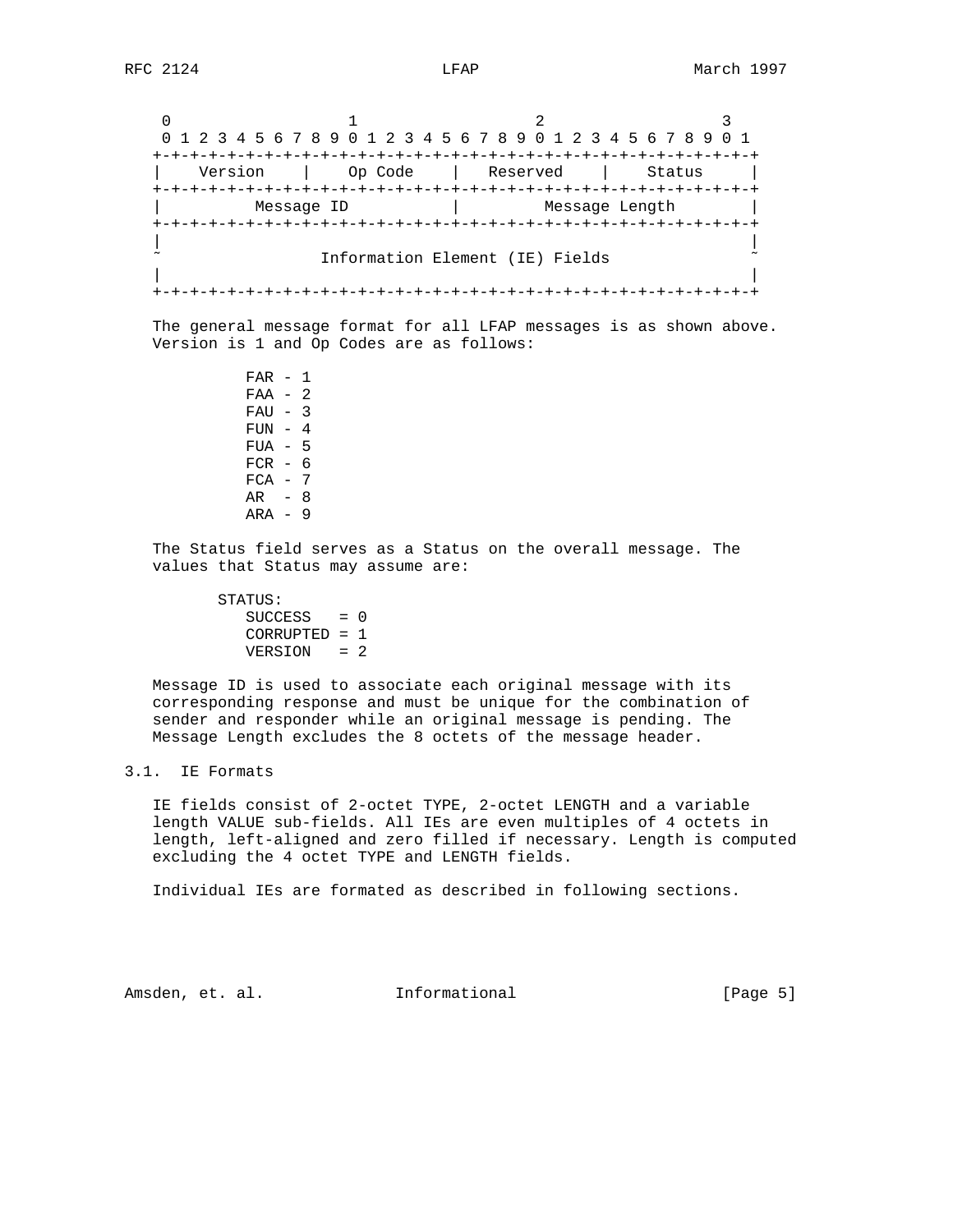Byte Count IE

 Contains the count of octets sent and received associated with the identified connection. IE format is:

0  $1$  2 3 0 1 2 3 4 5 6 7 8 9 0 1 2 3 4 5 6 7 8 9 0 1 2 3 4 5 6 7 8 9 0 1 +-+-+-+-+-+-+-+-+-+-+-+-+-+-+-+-+-+-+-+-+-+-+-+-+-+-+-+-+-+-+-+-+  $\text{TPE} = 1 \text{ or } 2$  | LENGTH = 16 +-+-+-+-+-+-+-+-+-+-+-+-+-+-+-+-+-+-+-+-+-+-+-+-+-+-+-+-+-+-+-+-+ | | +-+-+-+-+- Bytes Received -+-+-+-+-+ | | +-+-+-+-+-+-+-+-+-+-+-+-+-+-+-+-+-+-+-+-+-+-+-+-+-+-+-+-+-+-+-+-+ | | +-+-+-+-+- Bytes Sent -+-+-+-+-+ | | +-+-+-+-+-+-+-+-+-+-+-+-+-+-+-+-+-+-+-+-+-+-+-+-+-+-+-+-+-+-+-+-+

 Type 1 Means that the byte count is a running counter and is the count from the beginning of the flow establishment. Type 2 Means that the byte count is a delta counter and is the count since the last FUN message.

Packet Count IE

 Contains the count of packets cells or frames sent and received associated with the identified connection. IE format is:

0  $1$  2 3 0 1 2 3 4 5 6 7 8 9 0 1 2 3 4 5 6 7 8 9 0 1 2 3 4 5 6 7 8 9 0 1 +-+-+-+-+-+-+-+-+-+-+-+-+-+-+-+-+-+-+-+-+-+-+-+-+-+-+-+-+-+-+-+-+  $\text{TYPE} = 3 \text{ or } 4$  | LENGTH = 16 +-+-+-+-+-+-+-+-+-+-+-+-+-+-+-+-+-+-+-+-+-+-+-+-+-+-+-+-+-+-+-+-+ | | +-+-+-+-+- Packets/Cells/Frames Received -+-+-+-+-+ | | +-+-+-+-+-+-+-+-+-+-+-+-+-+-+-+-+-+-+-+-+-+-+-+-+-+-+-+-+-+-+-+-+ | | +-+-+-+-+- Packets/Cells/Frames Sent -+-+-+-+-+ | | +-+-+-+-+-+-+-+-+-+-+-+-+-+-+-+-+-+-+-+-+-+-+-+-+-+-+-+-+-+-+-+-+

 Type 3 Means that the packet/cell/frame count is a running counter and is the count from the beginning of the flow establishment. Type 4 Means that the packet/cell/frame count is a delta counter and is the count since the last FUN message.

Amsden, et. al. 10. Informational 1. [Page 6]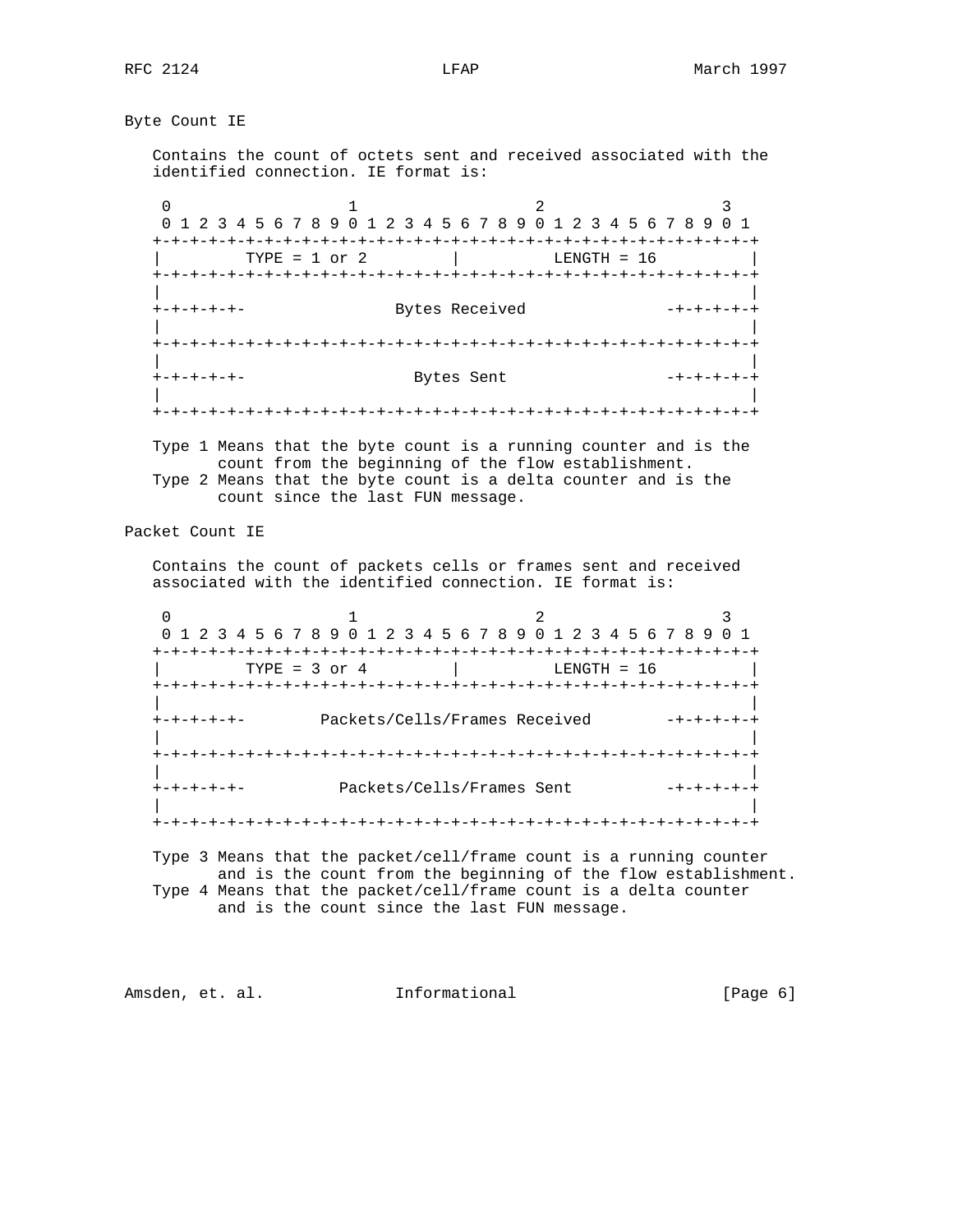Client Data IE For use in determination of admission policy relative to a specific connection request based on arbitrary client data (OCTET STRING [8824]). IE format is: 0  $1$  2 3 0 1 2 3 4 5 6 7 8 9 0 1 2 3 4 5 6 7 8 9 0 1 2 3 4 5 6 7 8 9 0 1 +-+-+-+-+-+-+-+-+-+-+-+-+-+-+-+-+-+-+-+-+-+-+-+-+-+-+-+-+-+-+-+-+ TYPE = 5 | LENGTH +-+-+-+-+-+-+-+-+-+-+-+-+-+-+-+-+-+-+-+-+-+-+-+-+-+-+-+-+-+-+-+-+ | | Client Data | | +-+-+-+-+-+-+-+-+-+-+-+-+-+-+-+-+-+-+-+-+-+-+-+-+-+-+-+-+-+-+-+-+ Destination Address IE Destination address associated with a message. IE format is:

0  $1$  2 3 0 1 2 3 4 5 6 7 8 9 0 1 2 3 4 5 6 7 8 9 0 1 2 3 4 5 6 7 8 9 0 1 +-+-+-+-+-+-+-+-+-+-+-+-+-+-+-+-+-+-+-+-+-+-+-+-+-+-+-+-+-+-+-+-+ TYPE = 6 | LENGTH +-+-+-+-+-+-+-+-+-+-+-+-+-+-+-+-+-+-+-+-+-+-+-+-+-+-+-+-+-+-+-+-+ Address Family Number | Address Length | +-+-+-+-+-+-+-+-+-+-+-+-+-+-+-+-+-+-+-+-+-+-+-+-+-+-+-+-+-+-+-+-+ | | ˜ Address ˜ | | +-+-+-+-+-+-+-+-+-+-+-+-+-+-+-+-+-+-+-+-+-+-+-+-+-+-+-+-+-+-+-+-+

 The Address Length field contains the length of the address excluding any pad of zeros used to align the address field.

Address Family Numbers include:

 1 - 14 (decimal) as specified in [1700] 15 E.164 with NSAP format subaddress

Flow ID IE

 In order to accumulate the flow accounting statistics across multiple FAS's in case of a FAS failure a globally unique flow identifier needs to be formed. To accomplish this the FAS assigns a prefix if requested by the CCE. The CCE then assigns a CCE flow identifier that it guaranties to be unique for the use of the FAS flow identifier prefix for each flow admitted. If the CCE needs to reuse

Amsden, et. al. 1nformational [Page 7]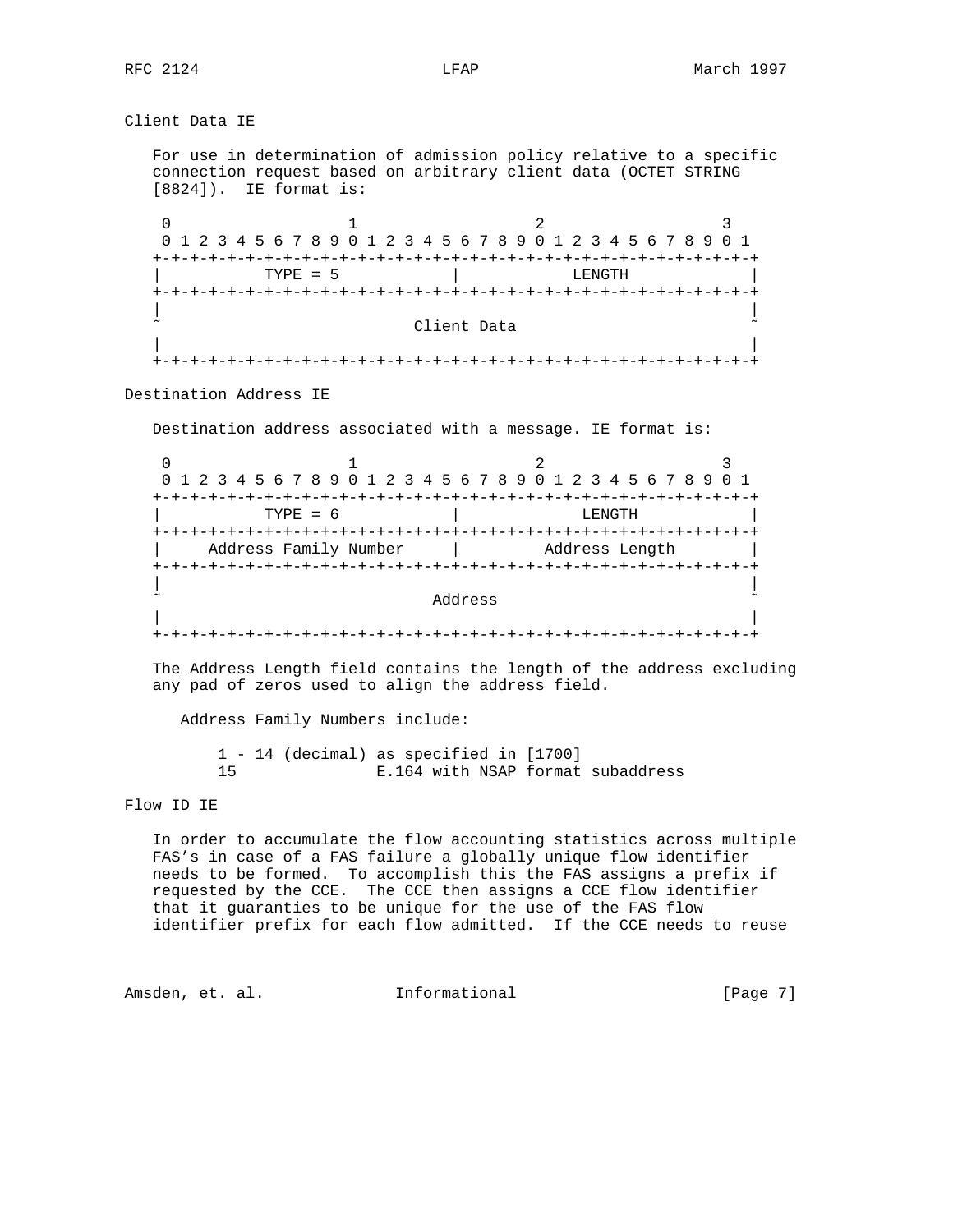a CCE flow ID it must acquire a new FAS prefix. If a CCE cannot support the FAS flow identifier then it does not request a FAS prefix and uses a FAS length of 0 in all updates to the flow. If the CCE does not support the FAS identifier prefix then when a CCE fails over all calls will need to be readmitted and will be seen as two separate calls at the accumulation point. Flow ID IE is copied exactly in all messages that refer to this flow. IE format is:

0  $1$  2 3 0 1 2 3 4 5 6 7 8 9 0 1 2 3 4 5 6 7 8 9 0 1 2 3 4 5 6 7 8 9 0 1 +-+-+-+-+-+-+-+-+-+-+-+-+-+-+-+-+-+-+-+-+-+-+-+-+-+-+-+-+-+-+-+-+  $\begin{array}{|l|c|c|c|c|c|}\n\hline\n\text{TVPE} = 7 & & \text{} & \text{FAS Length = 8 } |\text{CCE Length = 4} |\n\end{array}$  +-+-+-+-+-+-+-+-+-+-+-+-+-+-+-+-+-+-+-+-+-+-+-+-+-+-+-+-+-+-+-+-+ | | |+-+-+-+-+- FAS assigned Flow Identifier Prefix -+-+-+-+-+ | | +-+-+-+-+-+-+-+-+ +-+-+-+--+-+-+-+-+ CCE assigned Flow Identifier +-+-+-+-+-+-+-+-+-+-+-+-+-+-+-+-+-+-+-+-+-+-+-+-+-+-+-+-+-+-+-+-+

Flow State IE

 Flow state is the intended end state for the Flow associated with the message containing this IE. IE format is:

0  $1$  2 3 0 1 2 3 4 5 6 7 8 9 0 1 2 3 4 5 6 7 8 9 0 1 2 3 4 5 6 7 8 9 0 1 +-+-+-+-+-+-+-+-+-+-+-+-+-+-+-+-+-+-+-+-+-+-+-+-+-+-+-+-+-+-+-+-+ | TYPE = 8 | LENGTH = 4 +-+-+-+-+-+-+-+-+-+-+-+-+-+-+-+-+-+-+-+-+-+-+-+-+-+-+-+-+-+-+-+-+ Flow State +-+-+-+-+-+-+-+-+-+-+-+-+-+-+-+-+-+-+-+-+-+-+-+-+-+-+-+-+-+-+-+-+

Flow state has one of the following values and meanings:

|  | 0 - INACTIVE |  | - Flow is inactive |
|--|--------------|--|--------------------|
|  | 1 - ACTIVE   |  | - Flow is active   |

## Policy IE's

 There are two basic types of Policy IE's Optional and Mandatory. In the case of optional operating policy if the combination of policy and value given cannot be interpreted by a switch CCE it may be safely ignored. In the case of mandatory operating policy if the combination of policy and value given cannot be interpreted by a switch CCE it must abort the flow state. Examples of optional operating policies are Checkpoint Timer and Connection Priority.

Amsden, et. al. 1nformational [Page 8]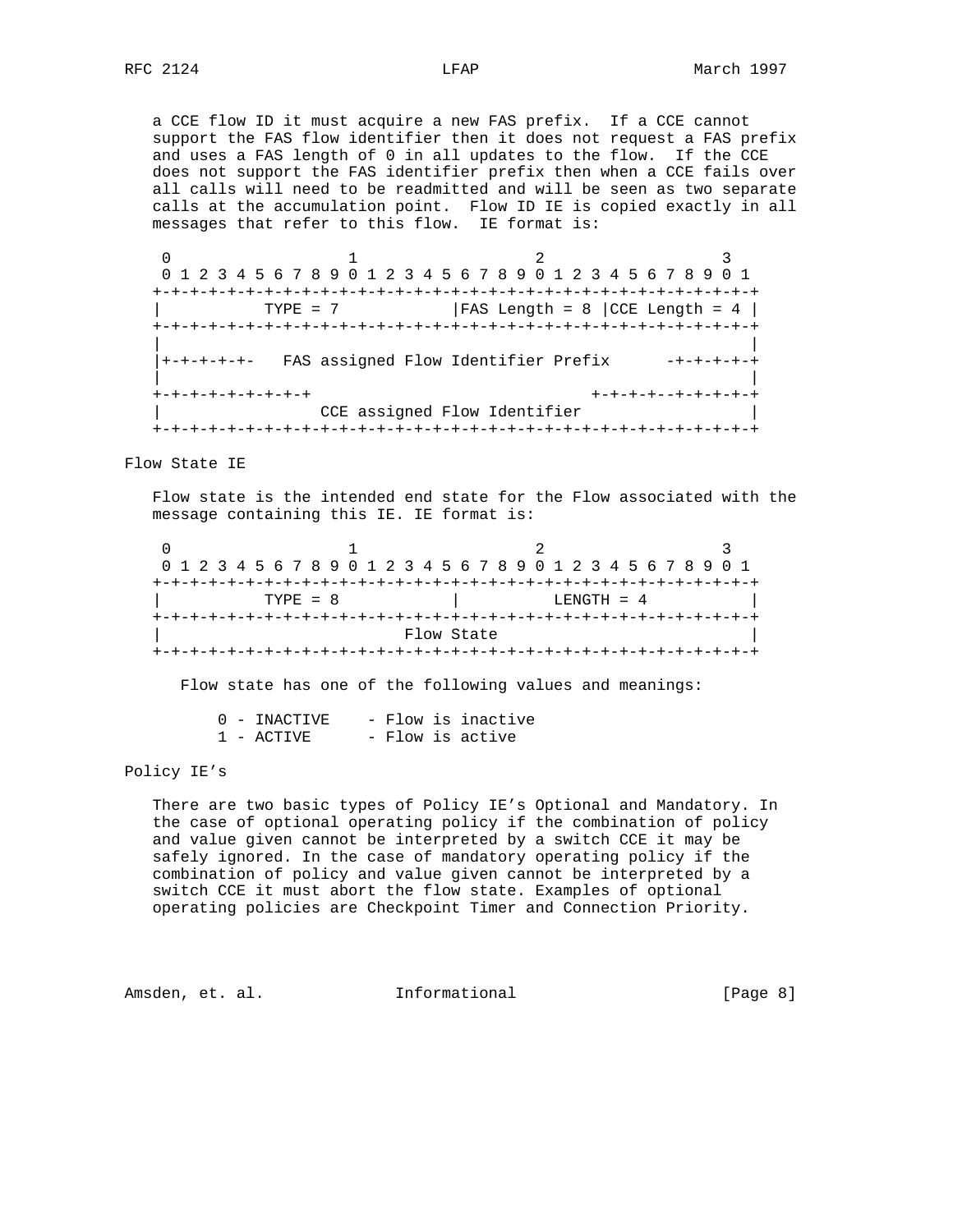There are also two forms of the policy ID. The first is where the policy ID is a number and the second is where the policy ID is an Object Identifier. The policy ID's with number values are identified in this document and its proposed changes over time. The Object Identifier IDs can be used by individual implementers to apply proprietary or experimental additions to this document and still be compliant with the general form of this document.

 Operating Policy IEs are comprised of Policy ID, a length and a value. In the case of the policies defined in this document a length is required and specified here. In the case of policies using the OID format the length may be implied by the OID or be part of the policy value as determined by individual implementation.

Policy IE format for Policy ID's defined in this document

0  $1$  2 3 0 1 2 3 4 5 6 7 8 9 0 1 2 3 4 5 6 7 8 9 0 1 2 3 4 5 6 7 8 9 0 1 +-+-+-+-+-+-+-+-+-+-+-+-+-+-+-+-+-+-+-+-+-+-+-+-+-+-+-+-+-+-+-+-+ | TYPE = 9 + 10 | LENGTH | +-+-+-+-+-+-+-+-+-+-+-+-+-+-+-+-+-+-+-+-+-+-+-+-+-+-+-+-+-+-+-+-+ Policy ID | Policy Value length | +-+-+-+-+-+-+-+-+-+-+-+-+-+-+-+-+-+-+-+-+-+-+-+-+-+-+-+-+-+-+-+-+ | | | Policy Value  $\sim$  | | | +-+-+-+-+-+-+-+-+-+-+-+-+-+-+-+-+-+-+-+-+-+-+-+-+-+-+-+-+-+-+-+-+ | | Additional Policy Pairs | | +-+-+-+-+-+-+-+-+-+-+-+-+-+-+-+-+-+-+-+-+-+-+-+-+-+-+-+-+-+-+-+-+

Type 9 is an Optional Policy and type 10 is a Mandatory Policy.

 The following policy ID's and policy values are presently defined or under consideration.

| Policy | ΤD   | Value | Meaning                                                                                                                                                                              |
|--------|------|-------|--------------------------------------------------------------------------------------------------------------------------------------------------------------------------------------|
| Usage  | 01xx |       | The purpose of this set of<br>policies is for usage<br>constraints. This set of<br>policies in the future may<br>include Connection Count,<br>Maximum Bandwidth and Connect<br>Time. |

Amsden, et. al. 111formational 111 [Page 9]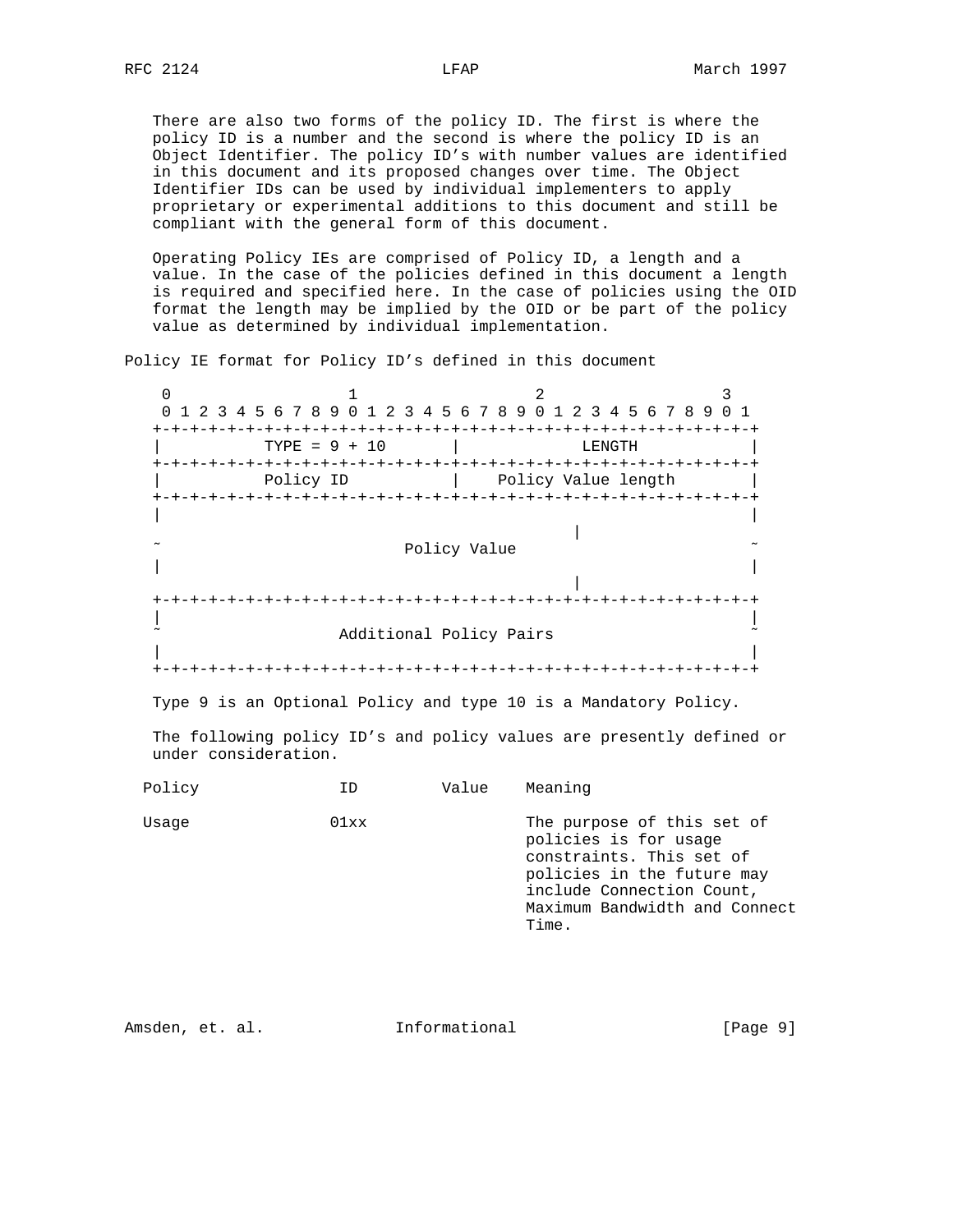Routing 02xx 02xx The purpose of these polices is to allow for various routing policies to be enforced in the a switching environment. This set of policies may include Optimization, Designated Transit List, Restricted Transit List and Path Cost. Administrative 03xx<br>Keep Statistics 0301 = 0 Keep statistics on this flow Not= 0 Do Not keep statistics on flow<br>0302 1 - 255 Priority of this connection<br>Less is higher Connection 0302 1 - 255 Priority of this connection Priority **Less** is higher Checkpoint 0303 1 - 2^31 Seconds between FUN on a flow Timer Checkpoint Threshold  $0304$  1 - 2^63 # of bytes to collect before sending a FUN on a flow Connectionless 04xx The purpose of these policies is to control connection unaware calls. This set will include Inactivity Timer and Bandwidth allocation. Policy IE format when Policy ID is a Object Identifier 0  $1$  2 3 0 1 2 3 4 5 6 7 8 9 0 1 2 3 4 5 6 7 8 9 0 1 2 3 4 5 6 7 8 9 0 1 +-+-+-+-+-+-+-+-+-+-+-+-+-+-+-+-+-+-+-+-+-+-+-+-+-+-+-+-+-+-+-+-+ | TYPE = 11 + 12 | LENGTH | +-+-+-+-+-+-+-+-+-+-+-+-+-+-+-+-+-+-+-+-+-+-+-+-+-+-+-+-+-+-+-+-+ | | Policy OID | | +-+-+-+-+-+-+-+-+-+-+-+-+-+-+-+-+-+-+-+-+-+-+-+-+-+-+-+-+-+-+-+-+ | |  $\tilde{\phantom{a}}$  and  $\tilde{\phantom{a}}$  Policy  $\tilde{\phantom{a}}$  Policy  $\tilde{\phantom{a}}$  | | +-+-+-+-+-+-+-+-+-+-+-+-+-+-+-+-+-+-+-+-+-+-+-+-+-+-+-+-+-+-+-+-+ | | Additional Policy Pairs | | +-+-+-+-+-+-+-+-+-+-+-+-+-+-+-+-+-+-+-+-+-+-+-+-+-+-+-+-+-+-+-+-+

Type 11 is an optional policy and type 12 is a mandatory policy.

Amsden, et. al. **Informational** [Page 10]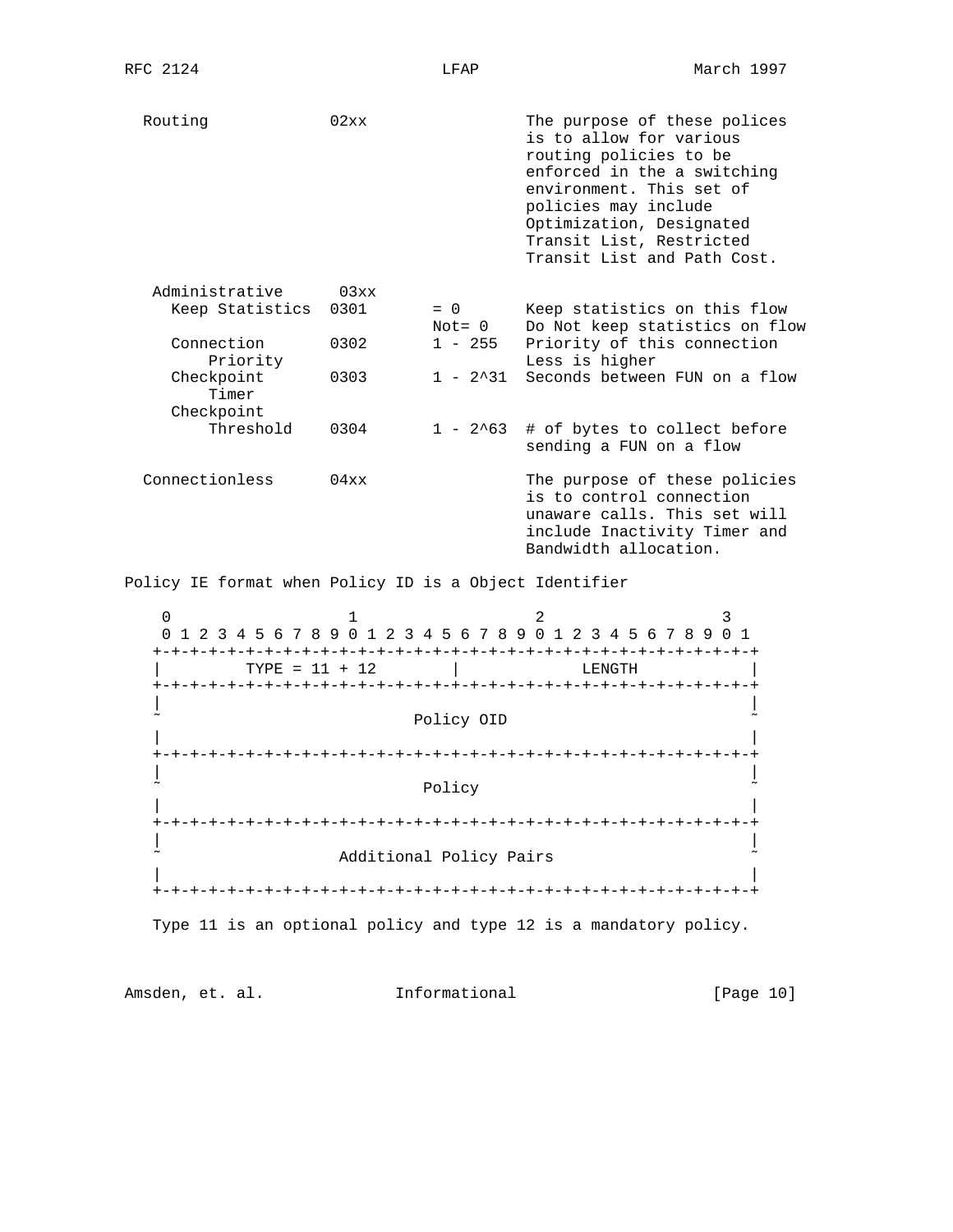Service Identifier IE

 Used in determination of admission policy relative to a specific connection request based on service type. Service Identifier is specified as an OCTET STRING [8824].

0  $1$  2 3 0 1 2 3 4 5 6 7 8 9 0 1 2 3 4 5 6 7 8 9 0 1 2 3 4 5 6 7 8 9 0 1 +-+-+-+-+-+-+-+-+-+-+-+-+-+-+-+-+-+-+-+-+-+-+-+-+-+-+-+-+-+-+-+-+  $\begin{array}{ccc} \text{TYPE} & = & 13 & \text{I} \end{array}$  +-+-+-+-+-+-+-+-+-+-+-+-+-+-+-+-+-+-+-+-+-+-+-+-+-+-+-+-+-+-+-+-+ | | Service Identifier | | +-+-+-+-+-+-+-+-+-+-+-+-+-+-+-+-+-+-+-+-+-+-+-+-+-+-+-+-+-+-+-+-+

Source Address IE

 Source address associated with a message. TYPE is 14, format is as shown for Destination Address IE.

Source Switch Address IE

 Source Switch address associated with a message. TYPE is 15, format is as shown for Destination Address IE.

Destination Switch Address IE

 Destination Switch address associated with a message. TYPE is 16, format is as shown for Destination Address IE.

Time IE

 The time (as a SNMPv2 TimeStamp [1443]) associated with the status/statistics observed. TYPE is 17 and format is:

| 0 1 2 3 4 5 6 7 8 9 0 1 2 3 4 5 6 7 8 9 0 1 2 3 4 5 6 7 8 9 0 1 |  |  |  |  |  |             |  |  |  |      |  |  |  |  |  |                |  |  |  |  |
|-----------------------------------------------------------------|--|--|--|--|--|-------------|--|--|--|------|--|--|--|--|--|----------------|--|--|--|--|
|                                                                 |  |  |  |  |  |             |  |  |  |      |  |  |  |  |  |                |  |  |  |  |
|                                                                 |  |  |  |  |  | $TYPF = 17$ |  |  |  |      |  |  |  |  |  | $I.F.NGTH = 4$ |  |  |  |  |
|                                                                 |  |  |  |  |  |             |  |  |  |      |  |  |  |  |  |                |  |  |  |  |
|                                                                 |  |  |  |  |  |             |  |  |  | Time |  |  |  |  |  |                |  |  |  |  |
|                                                                 |  |  |  |  |  |             |  |  |  |      |  |  |  |  |  |                |  |  |  |  |

Amsden, et. al. 1nformational 1999 [Page 11]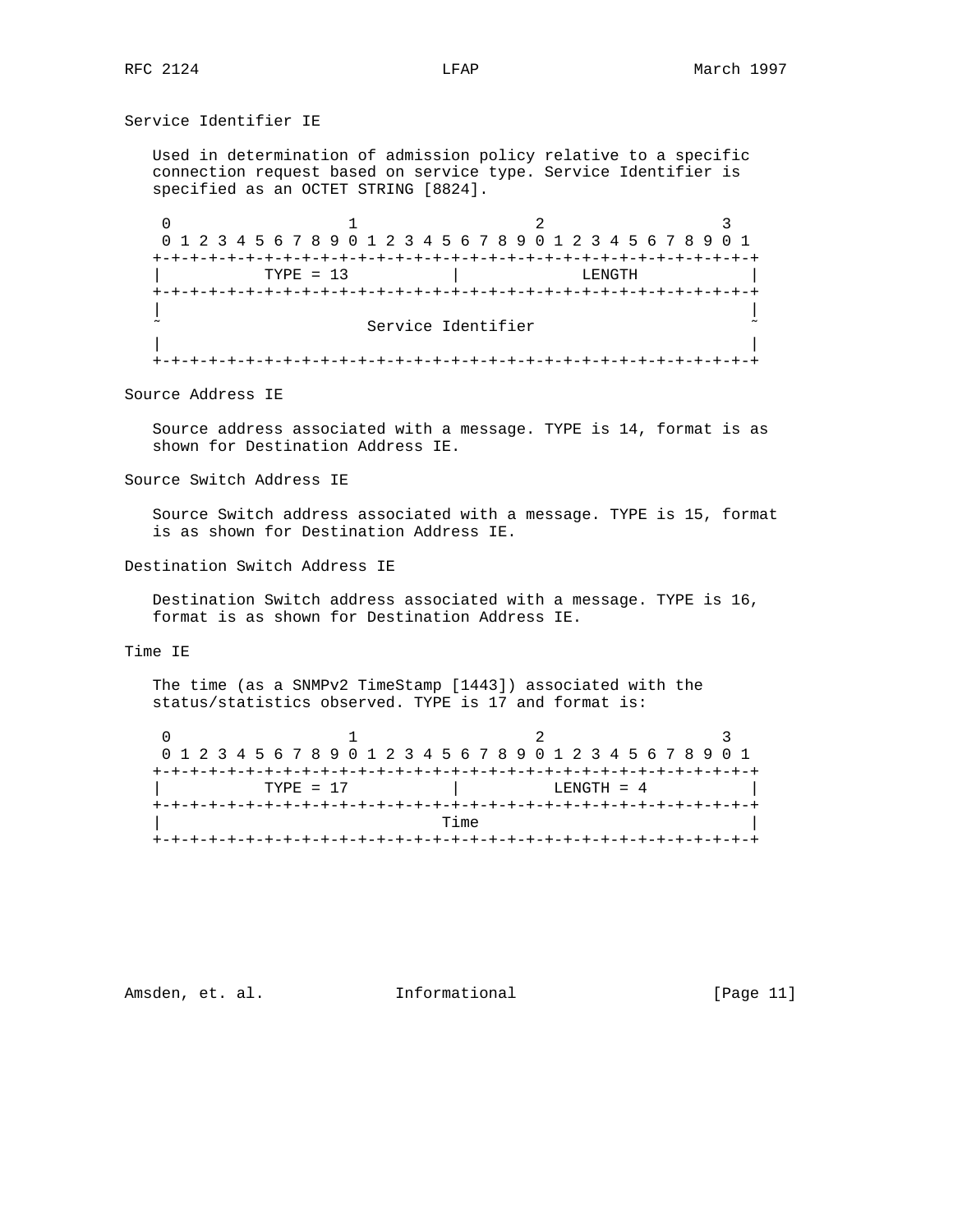Multiple Record IE

 The Multiple Record IE is composed of 4 parts. The record descriptor, fixed information, record format IEs and individual records. The record descriptor consist of two fields the first field is the length of the fixed information field. The second is the length of the Record format section. The fixed information is the IE's that apply to all the records that follow. The Record Format is the list of IE's that make up each record. The individual record section contains the individual records that are being reported in the format given by the Record Format section.

0  $1$  2 3 0 1 2 3 4 5 6 7 8 9 0 1 2 3 4 5 6 7 8 9 0 1 2 3 4 5 6 7 8 9 0 1 +-+-+-+-+-+-+-+-+-+-+-+-+-+-+-+-+-+-+-+-+-+-+-+-+-+-+-+-+-+-+-+-+  $TYPE = 18$  +-+-+-+-+-+-+-+-+-+-+-+-+-+-+-+-+-+-+-+-+-+-+-+-+-+-+-+-+-+-+-+-+ | Length of fixed Information | Length of Record Format | +-+-+-+-+-+-+-+-+-+-+-+-+-+-+-+-+-+-+-+-+-+-+-+-+-+-+-+-+-+-+-+-+ | | Fixed Information | | +-+-+-+-+-+-+-+-+-+-+-+-+-+-+-+-+-+-+-+-+-+-+-+-+-+-+-+-+-+-+-+-+ | | Record Format | | +-+-+-+-+-+-+-+-+-+-+-+-+-+-+-+-+-+-+-+-+-+-+-+-+-+-+-+-+-+-+-+-+ | | Individual Record (1) Individual Record (2) Individual Record (3) | . | ˜ . ˜ | . | Individual Record (n) | | +-+-+-+-+-+-+-+-+-+-+-+-+-+-+-+-+-+-+-+-+-+-+-+-+-+-+-+-+-+-+-+-+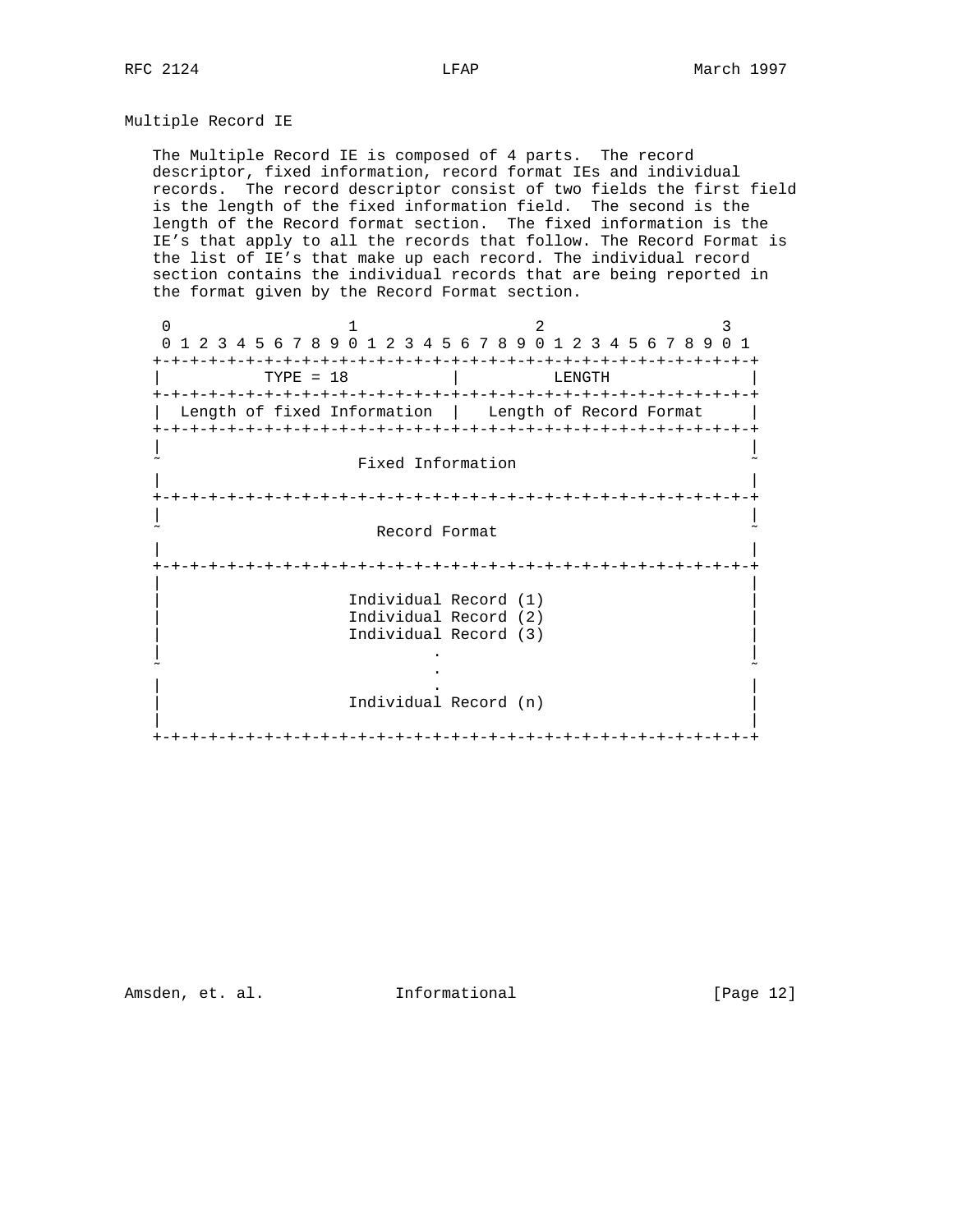Flow Failure Code IE Flow failure code is the reason why a operation an a given flow failed. IE format is: 0  $1$  2 3 0 1 2 3 4 5 6 7 8 9 0 1 2 3 4 5 6 7 8 9 0 1 2 3 4 5 6 7 8 9 0 1 +-+-+-+-+-+-+-+-+-+-+-+-+-+-+-+-+-+-+-+-+-+-+-+-+-+-+-+-+-+-+-+-+ | TYPE = 19 | LENGTH = 4 | +-+-+-+-+-+-+-+-+-+-+-+-+-+-+-+-+-+-+-+-+-+-+-+-+-+-+-+-+-+-+-+-+ | Flow Failure Code | +-+-+-+-+-+-+-+-+-+-+-+-+-+-+-+-+-+-+-+-+-+-+-+-+-+-+-+-+-+-+-+-+ Flow failure code has one of the following values and meanings: 0 - POLICY\_REJECT - A policy reject has occurred 1 - NO\_SUCH\_FLOW - The specified was flow was not found 2 - AMBIGUOUS - Duplicate FAR caused this error 3 - DESTINATION\_UNKNOWN - The redirect destination was unknown Command Code IE Command Code is a administrative request command to perform a particular function. IE format is: 0  $1$  2 3 0 1 2 3 4 5 6 7 8 9 0 1 2 3 4 5 6 7 8 9 0 1 2 3 4 5 6 7 8 9 0 1 +-+-+-+-+-+-+-+-+-+-+-+-+-+-+-+-+-+-+-+-+-+-+-+-+-+-+-+-+-+-+-+-+ | TYPE = 20 | LENGTH = 4 | +-+-+-+-+-+-+-+-+-+-+-+-+-+-+-+-+-+-+-+-+-+-+-+-+-+-+-+-+-+-+-+-+ | Command Code | +-+-+-+-+-+-+-+-+-+-+-+-+-+-+-+-+-+-+-+-+-+-+-+-+-+-+-+-+-+-+-+-+ Command code has one of the following values and meanings: 0 - RETURN\_INDICATED\_FLOWS - Return FUNs indicated

Amsden, et. al. 10. Informational [Page 13]

 1 - RETURN\_ALL\_CHANGED\_FLOWS - Return FUNs indicated 2 - RETURN\_ALL\_FLOWS - Return FUNs indicated 3 - RETURN\_FLOW\_PREFIX - Return a new flow prefix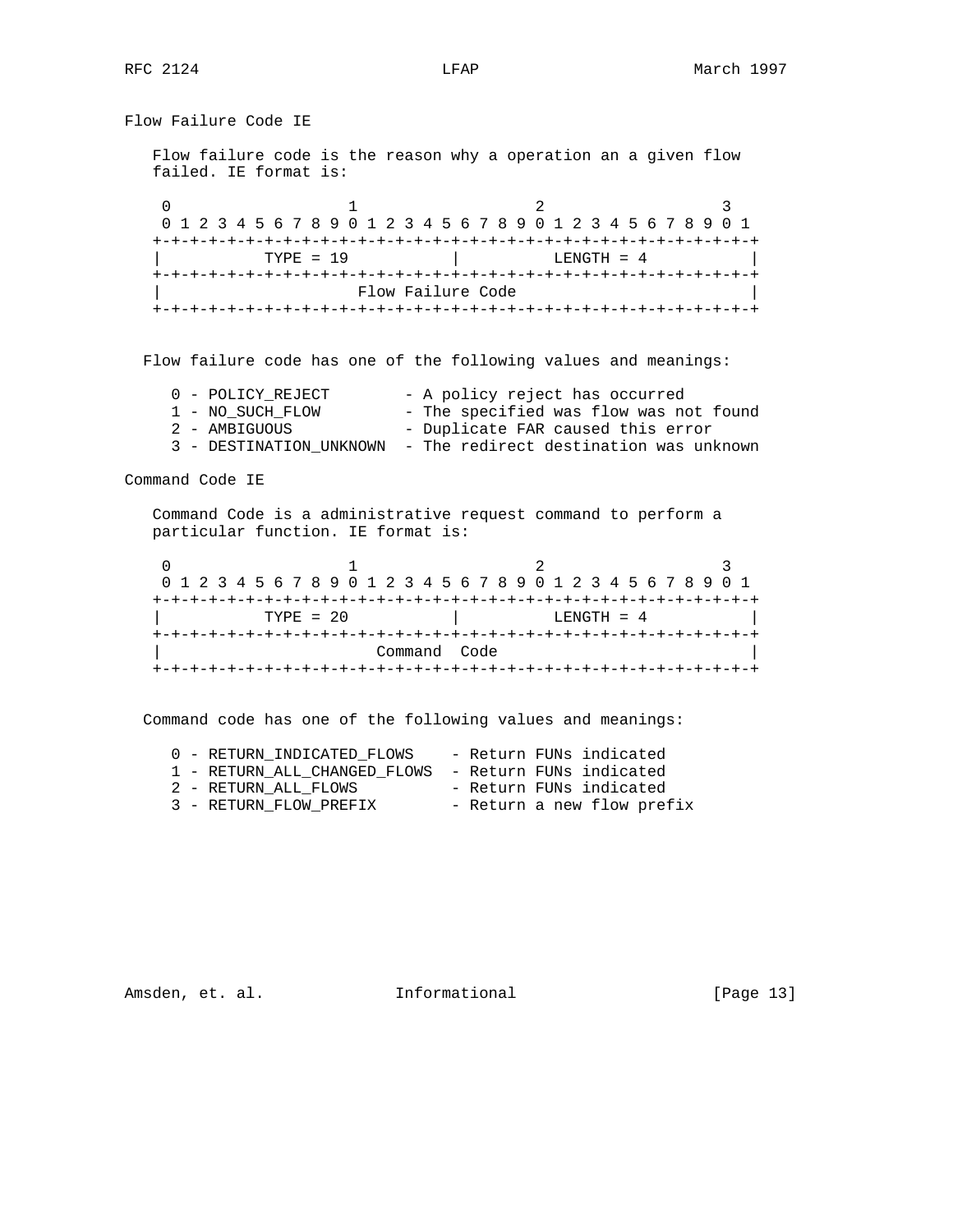Flow Identifier Prefix IE

 The flow Identifier prefix IE gives the prefix that the FAS has created to maintain a globally unique ID. IE format is:

0  $1$  2 3 0 1 2 3 4 5 6 7 8 9 0 1 2 3 4 5 6 7 8 9 0 1 2 3 4 5 6 7 8 9 0 1 +-+-+-+-+-+-+-+-+-+-+-+-+-+-+-+-+-+-+-+-+-+-+-+-+-+-+-+-+-+-+-+-+  $\text{TYPE} = 21$  | Length = 8 +-+-+-+-+-+-+-+-+-+-+-+-+-+-+-+-+-+-+-+-+-+-+-+-+-+-+-+-+-+-+-+-+ | | |+-+-+-+-+- FAS assigned Flow Identifier Prefix -+-+-+-+-+ | | +-+-+-+-+-+-+-+-+-+-+-+-+-+-+-+-+-+-+-+-+-+-+-+-+-+-+-+-+-+-+-+-+

## 3.2. Flow Admission Request (FAR) Message

 Status is set to SUCCESS in FAR messages. In addition, FAR messages may contain the following IEs:

|                            | Source Switch Address IE - address of switch making request |
|----------------------------|-------------------------------------------------------------|
| Dest Switch Address IE     | - address of switch to which the                            |
|                            | request is made                                             |
| Source Address IE          | - flow "from" address                                       |
| Destination Address IE     | - flow "to" address                                         |
| Service Identifier IE      | - identifier for service requested                          |
| Flow ID IE                 | - locally unique identifier for flow                        |
|                            | (unique to update reporting entity)                         |
| Client Data IE             | - client data as applied to this request                    |
| Time IE                    | - switch time of admission request                          |
|                            |                                                             |
| Mandatory IE's             |                                                             |
| Source Address             |                                                             |
| Destination Address        |                                                             |
| Flow ID                    |                                                             |
| Time                       |                                                             |
|                            |                                                             |
| Optional IE's              |                                                             |
| Source Switch Address      |                                                             |
| Destination Switch Address |                                                             |
| Client Data                |                                                             |
|                            |                                                             |

Amsden, et. al. 10. Informational [Page 14]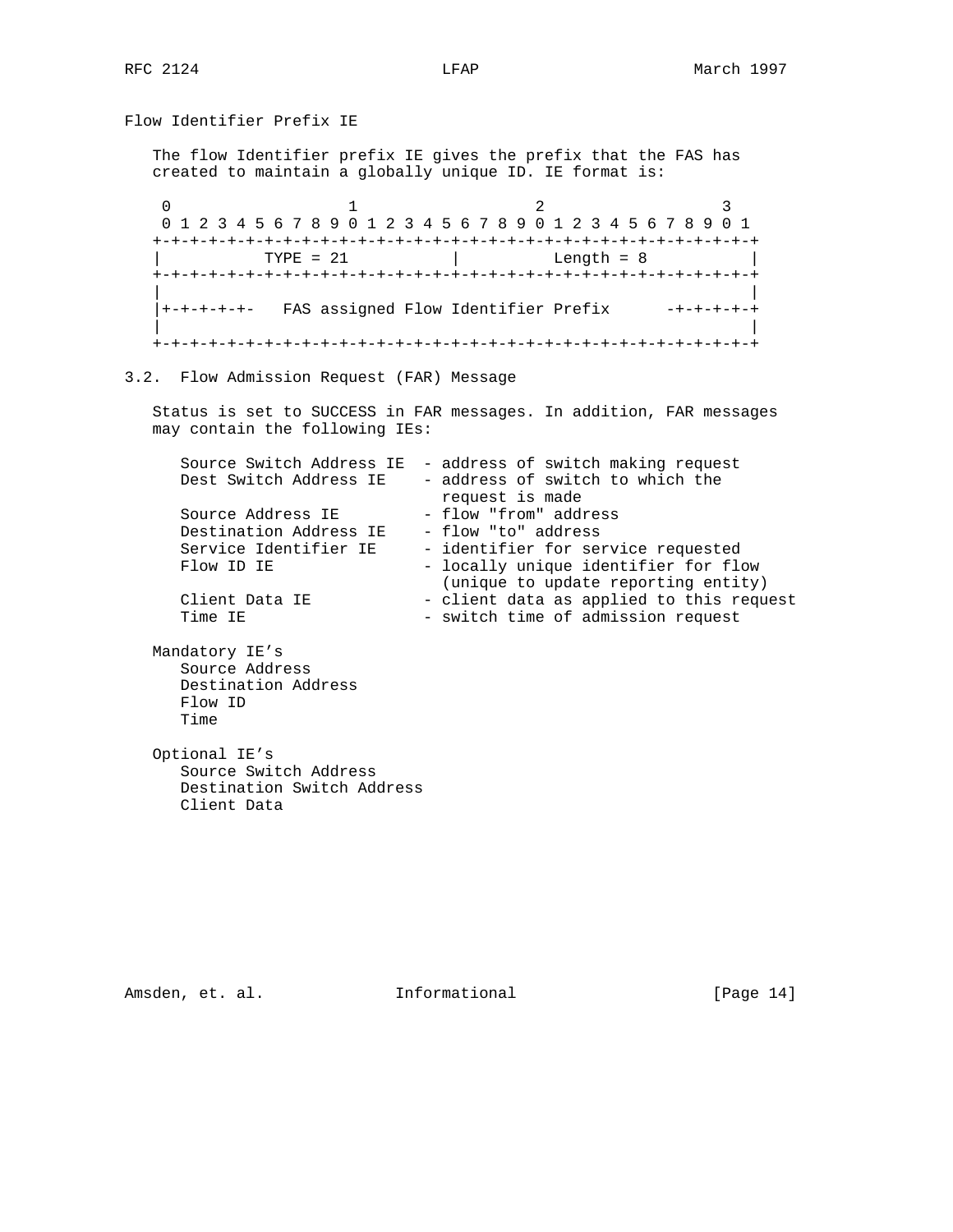FAR messages are sent by a switch CCE when it seeks verification of validity of a flow that is about to be established. FAR messages refer to a single flow only and do not multi IE functionality. Source and destination addresses are those determined by the switch CCE as the points of origin and termination of a flow. Service ID is the service type/category associated with the desired flow. The client data is arbitrary information about the client associated with the desired flow.

## 3.3. Flow Admission Acknowledge (FAA) Message

 Status reflects the result of the corresponding FAR message (see Error Handling for details). Message ID is copied from the FAR message. In addition, FAA messages may have the following IEs:

|                        | Optional Operating Policy IE - policy(s) that may apply to<br>this flow.   |
|------------------------|----------------------------------------------------------------------------|
|                        | Mandatory Operating Policy IE - policy(s) that must apply to<br>this flow. |
| Destination Address IE | - may be included if the flow<br>should be redirected.                     |
| Flow Failure Code IE   | - indicates the cause of flow<br>failure                                   |

 FAA messages are sent by a FAS in response to FAR messages received from a switch CCE. Operating policy information is that determined by the FAS as either desirable or required for the flow specified in the corresponding FAR message.

### 3.4. Flow Admission Update (FAU) Message

 Status reflects the result of the corresponding FAA message (see Error Handling for details). Message ID is copied from the FAR or FAA message. In addition, FAU messages may have the following IEs:

Flow ID IE - identifier for the flow Flow Failure Code IE - indicates the cause of flow failure

 FUA messages are sent by a switch CCE in response to FAA messages received from a FAS. The FAU message is returned by the switch CCE only if an a error was detected as a result of the FAA message.

Amsden, et. al. **Informational** [Page 15]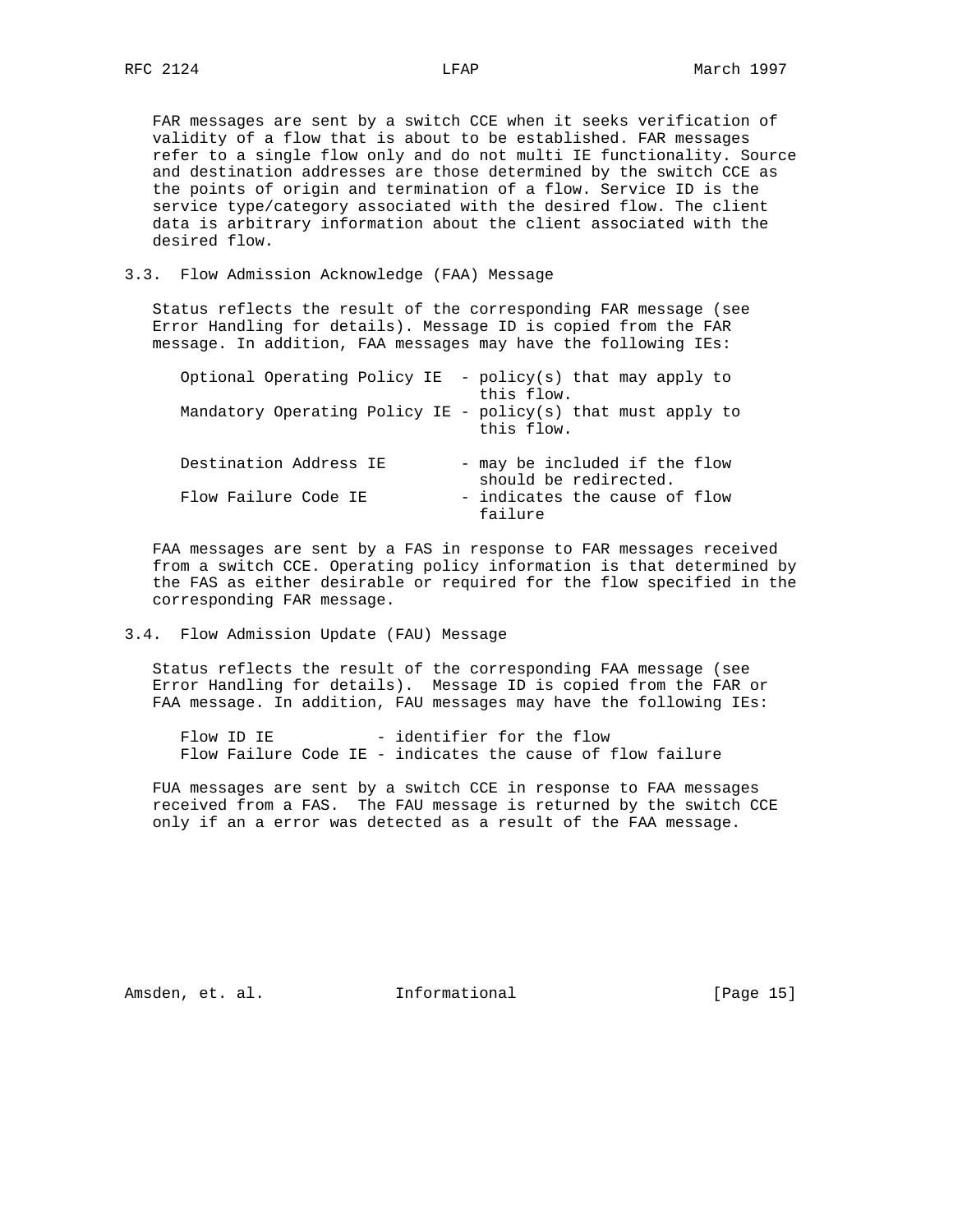3.5. Flow Update Notification (FUN) Message

 Status is set to SUCCESS in FUN messages. In addition, FUN messages may contain the following IEs:

Time IE - switch time of notification<br>Flow ID IE - identifier for the flow - identifier for the flow Flow State IE - state of the flow at time of notification Byte Count IE - octets sent and received for this flow Packet Count IE - packets sent and received for this flow Mandatory IE's

 Time - If multiple IE, only needs to be given once in fixed information section. If given in record format must be in each individual record.

 Optional IE's at least one must be present Flow State Byte Count Packet Count

 FUN messages are sent periodically (possibly as specified in an operating policy associated with the flow) by an CCE to the FAS. The Time IE may be given first and only once. If it is only a single flow being reported on then just the IE's and their values are returned. If multiple flows are to be reported on then the multiple record IE should be used. This results in reduced overhead on transmissions. FUN messages may are also be sent as a result of a AR message or a FCR message. The FCR message would be one that request that the flow state be set to inactive.

 The flow ID identifies the flow to which this update applies. Flow state is the state of the flow at the time this message is sent. Counts are as specified in the IE definitions. The FAS's are coordinated and will resolve the reception of FUN information from a CCE who has lost connection with its FAS and has gone to a alternative FAS.

3.6. Flow Update Acknowledge (FUA) Message

 Status is set to SUCCESS in FUA messages unless an error is detected (see "Error Handling"). Message ID is copied from the FUN message.

Amsden, et. al. **Informational** [Page 16]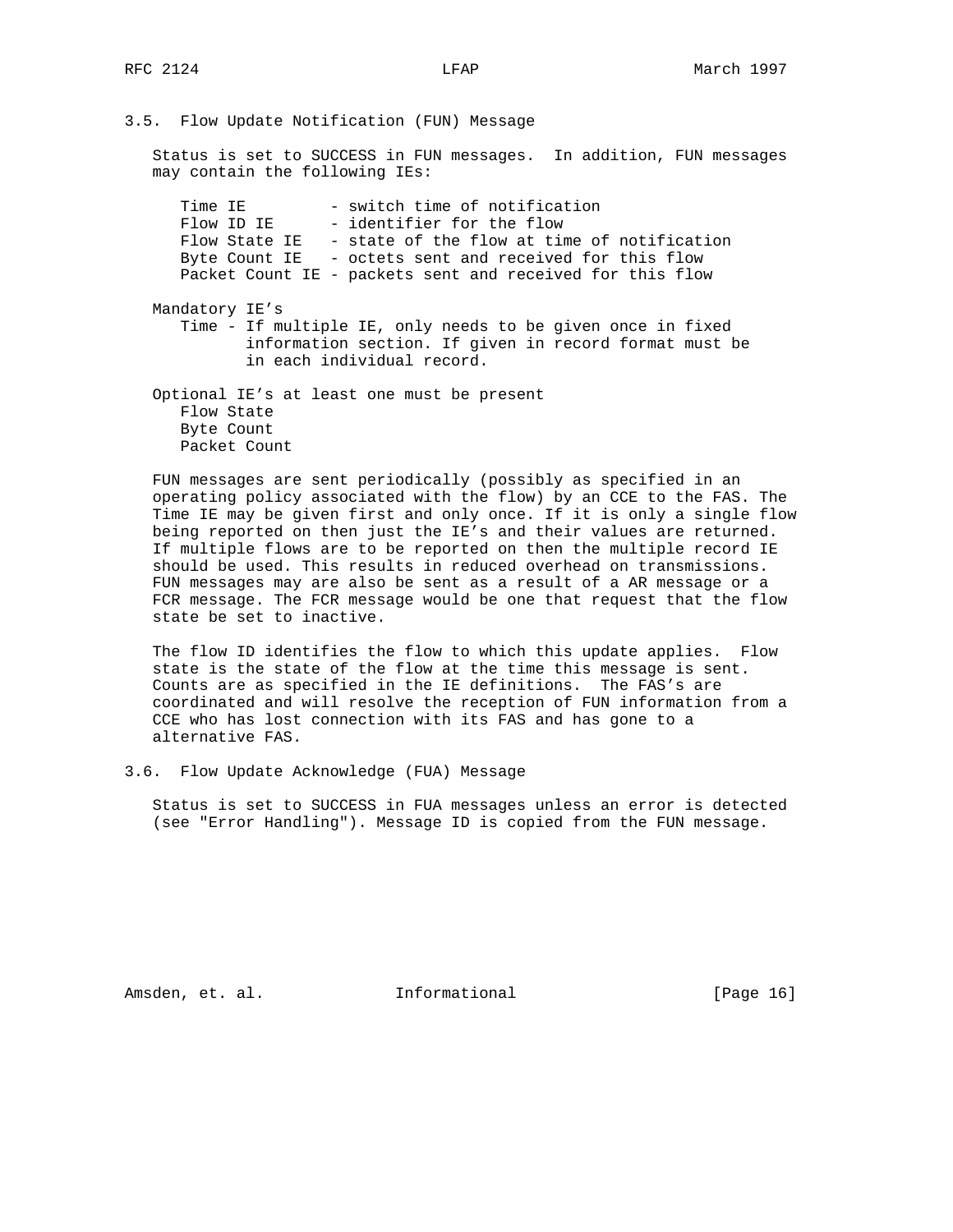FUA messages are sent by the FAS to acknowledge a FUN message from the switch CCE. If a FUN message contained a multiple record IE and any of the updates had a error then the FUA would contain a multiple IE with a Flow ID and Flow Failure Code. A status of SUCCESS indicates that the information in the corresponding FUN message has been accepted and is now the responsibility of the FAS.

#### 3.7. Flow Change Request (FCR) Message

 Status is set to SUCCESS in FCR messages. In addition, a FCR message may contain the following IEs:

```
Flow ID IE - identifier for the flow.
 Flow State IE - set to inactive to stop a flow.
  Optional Operating Policy IE - possibly new policy(s) that may
                               apply to this flow.
  Mandatory Operating Policy IE - possibly new policy(s) that must
                               apply to this flow.
Mandatory IE's
  Flow ID
```
 Optional IE's Flow State Optional Operating Policy Mandatory Operating Policy

 FCR messages are sent by the FAS to the CCE to provide additional (or change existing) operating policy information or to stop a flow. Flow ID is used to identify the flow to which this message applies. The FAS can stop a flow by setting it's flow state to inactive. This will cause the CCE to generate a FUN message with the final flow statistics. It will also cause the CCE to return a inactive flow state on the given flow. If the FAS wishes to change operating policy information it merely includes the new information in the FCR message along with the flow id.

3.8. Flow Change Acknowledge (FCA) Message

 Status is set to SUCCESS in FCA messages unless an error is detected (see "Error Handling"). Message ID is copied from the FCR message. FCA messages contain IEs if a error was detected in the corresponding FCR message (see "Error Handling").

If an error occurs then a FCR may contain the following IE's

Flow ID IE - if FAS requested statistics on an unknown flow.

| Amsden, et. al. | Informational | [Page 17] |  |
|-----------------|---------------|-----------|--|
|                 |               |           |  |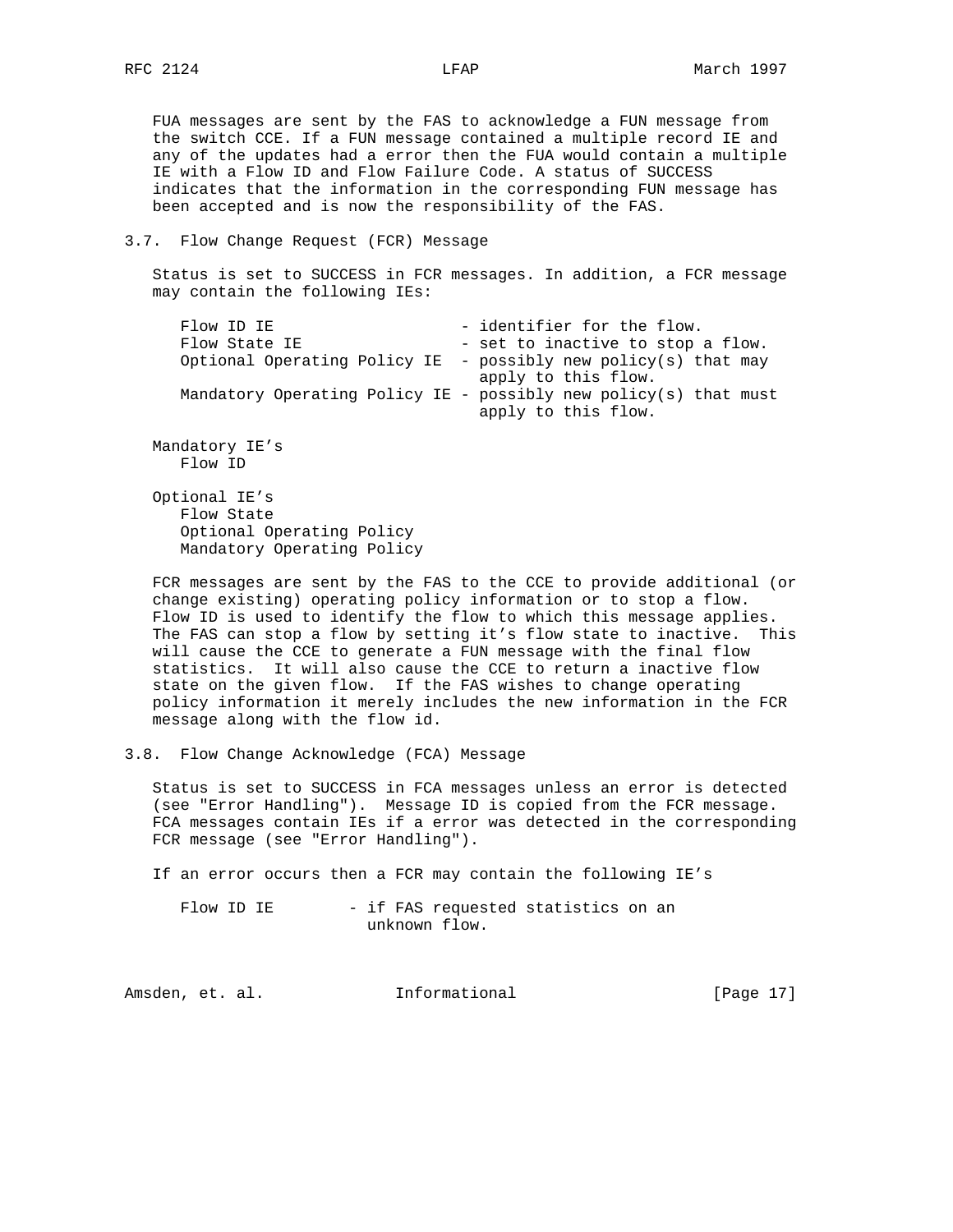Flow Failure Code - for the Flow ID IE above.

FCA messages are sent by a switch CCE in response to an FCR.

3.9. Administrative Request (AR) Message

 Status is set to SUCCESS in AR messages. In addition, AR messages may contain the Command IEs:

 Mandatory IE's Command IE

 AR messages are sent by either the a switch CCE or the FAS when they seeks to perform one of the Command IE's.

3.10. Administrative Request Acknowledge (ARA) Message

 Status reflects the result of the corresponding AR message (see Error Handling for details). Message ID is copied from the AR message. In addition, ARA messages may have the following IEs:

| Flow ID IE        | - if FAS requested statistics on an                             |
|-------------------|-----------------------------------------------------------------|
|                   | unknown flow.                                                   |
| Flow Failure Code | - for the Flow ID IE above.                                     |
|                   | Flow Identifier Prefix IE - if the ARA is the response to a CCE |
|                   | Command to RETURN FLOW PREFIX.                                  |

 ARA messages are sent by a FAS or CCE in response to AR message received CCE or FAS respectively.

4. Error Handling

 Incompatible version - Receipt of any LFAP request or notification message, with a version number other than that (or those) supported by the receiving component will result in a response (acknowledge) message with a Status of VERSION. The resulting message will contain no IEs and, as a result, may be considered a generic FAILURE message.

 Corrupted message contents - Receipt of a LFAP message which cannot be understood will result in a similar generic FAILURE message with Status set to CORRUPTED. A FAA message may contain a Flow ID IE only if this IE is included in the portion of the corrupt LFAP message that is before the point where corruption occurs. The LFAP sender should re-send the original message at least one time if it is still desired to admit the requested connection.

Amsden, et. al. **Informational** [Page 18]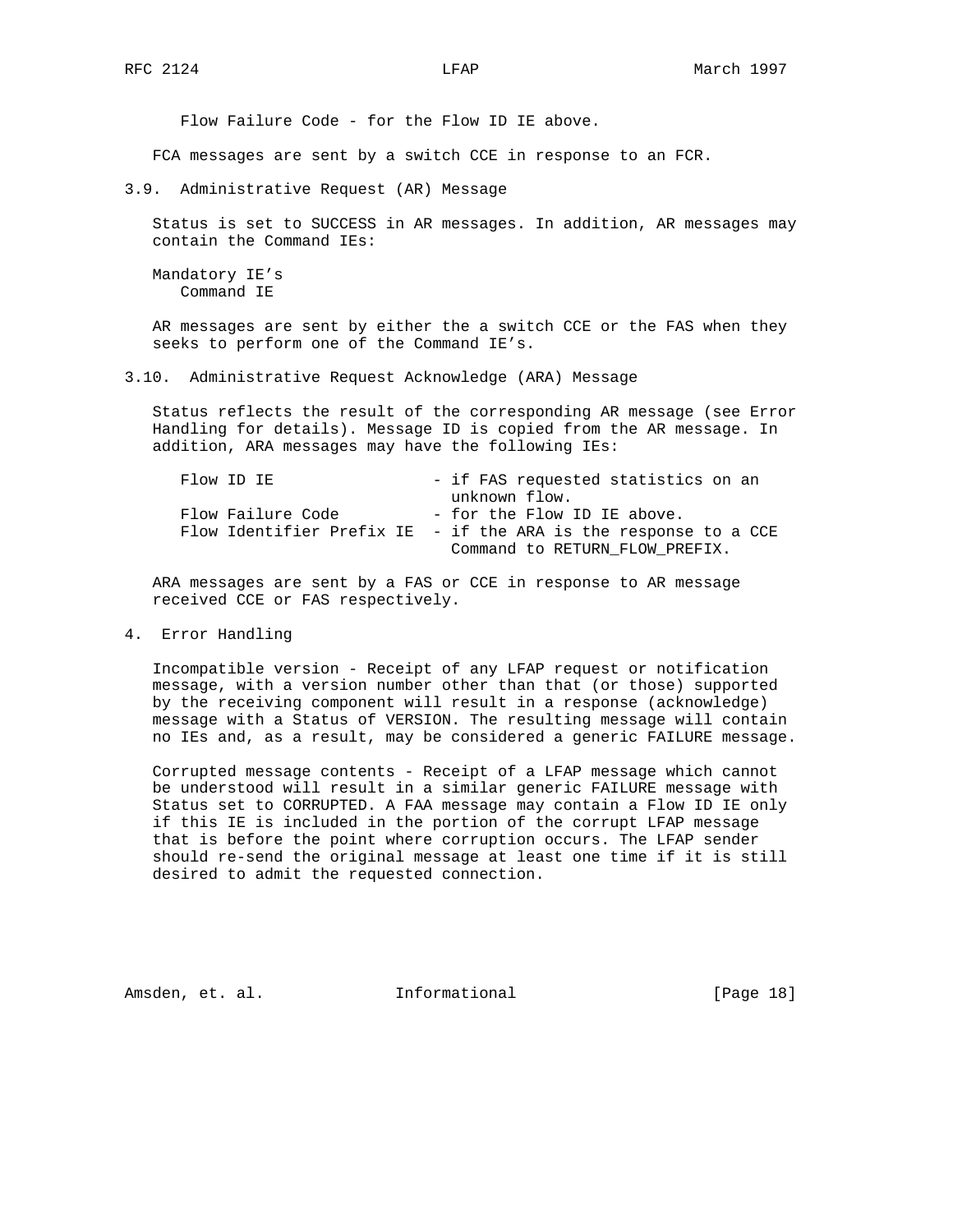With the exception of incompatible version and corrupted message contents, error handling is naturally related to the processing of response messages by both response sender and receiver. Below sections are thus organized around processing of FAA, FUA, FCA and ARA messages.

## 4.1. FAA Related Error Handling

 Non-unique Flow ID - Receipt of a FAR message with a non-unique Flow ID may occur for two reasons: the CCE may have re-sent a FAR message and an error may have occurred in the ID generation function. If the entire message is the same in every respect, with the possible exception of Message ID, as a FAR message received previously, the FAS will respond in the same way as it would have responded to that prior message. Otherwise, the Flow ID will be returned with a Flow Failure Code set to AMBIGUOUS. The CCE should choose a new Flow ID and retry the FAR message if it is still desired to admit the requested connection.

 Flow is inadmissible - The FAS may determine that flow is not admissible for policy reasons. In this case the Flow ID is returned along with the Flow Failure Code of POLICY\_REJECT.

4.2. FUA Related Error Handling

 Flow Not Admitted - Receipt of Flow information for an unadmitted connection. Flow ID IE identifies a flow which was not admitted or for which admission status has been lost. The FAS will return the Flow ID and a Flow Failure Code of NO\_SUCH\_FLOW. The switch CCE should send an appropriate FAR message. The FAS may track occurrences of this error and send a FCR message to the CCE requesting dropping of the reported connection.

4.3. FCA Related Error Handling

 Flow change requested for a non-existent flow - The Flow ID IE identifies a connection for which this CCE has no state information. The FCA message has the Flow ID and a Flow Failure Code set to NO\_SUCH\_FLOW and contains the Flow ID and copied from the corresponding FCR message.

 Policy changes requested were not supported by the CCE. The FCA message has the Flow ID and a Flow Failure Code set to POLICY\_REJECT and contains the Flow ID copied from the corresponding FCR message.

Amsden, et. al. **Informational** [Page 19]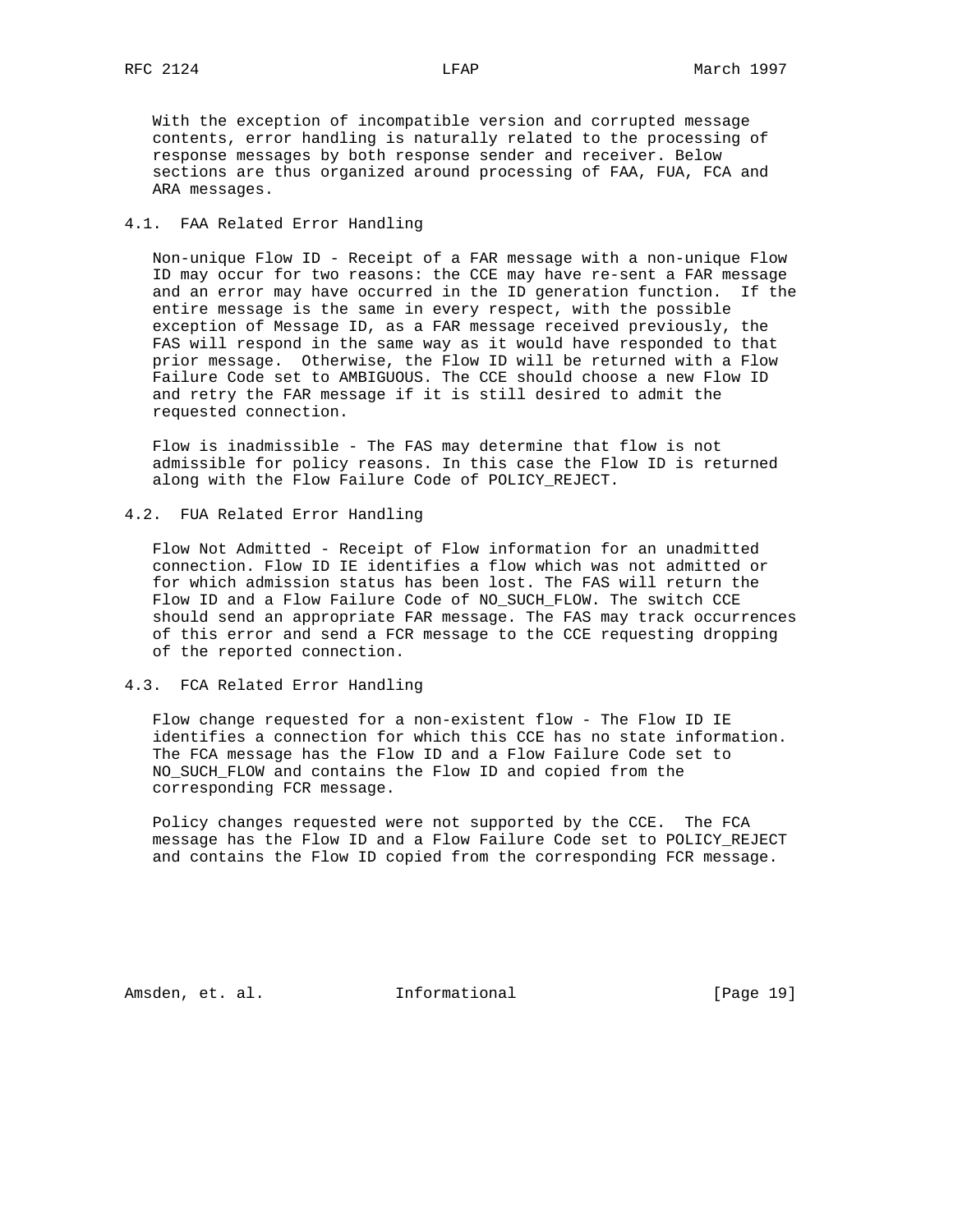4.4. ARA Related Error Handling

 Flow statistics requested for a non-existent flow - The Flow ID IE identified a connection for which this CCE has no state information. The ARA message has the Flow ID and a Flow Failure Code set to NO\_SUCH\_FLOW and contains the Flow ID copied from the corresponding FCR message. If there were multiple flows that were non-existent then the multi ie format could have the Flow Failure Code in the fixed information section and the individual Flow ID's in the record section.

5. Security Considerations

Security issues are not discussed in this memo.

6. Author's Addresses

 Paul Amsden Phone: +1 (603) 337-7408 EMail: amsden@ctron.com

 Jim Amweg Phone: +1 (603) 337-5247 EMail: amsden@ctron.com

 Paul Calato Phone: +1 (603) 337-7625 EMail: amsden@ctron.com

> Stephen Bensley Phone: +1 (603) 337-7061 EMail: amsden@ctron.com

> Gregory Lyons Phone: +1 (603) 337-5318 EMail: amsden@ctron.com

Cabletron Systems, Inc. is located at:

 P.O. Box 5005 Rochester, NH, 03866-5005 USA

Amsden, et. al. 10. Informational [Page 20]